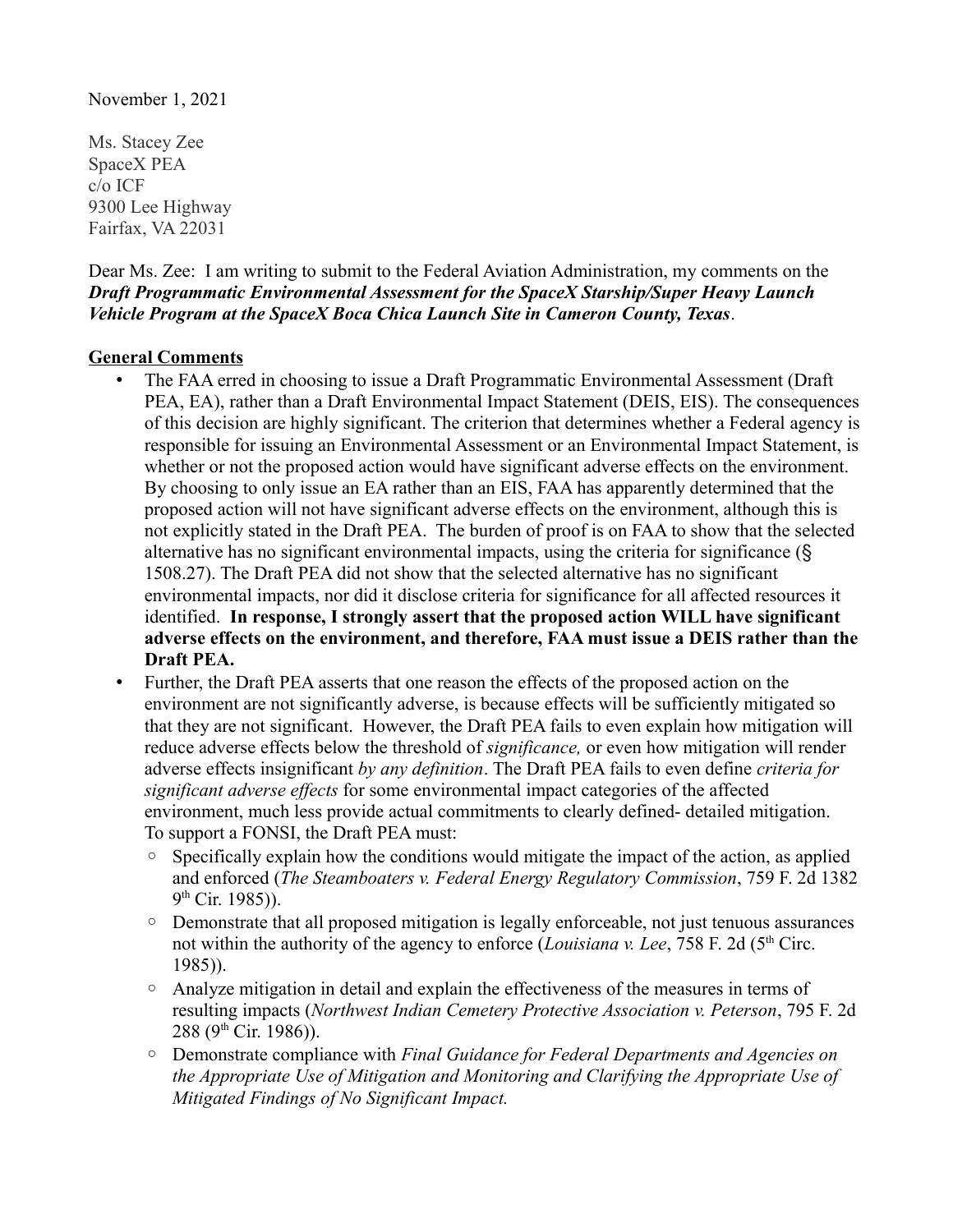In addition, there are likely significant environmental effects for which proper and explicit mitigation has not even been proposed. Therefore, the FAA's case for a mitigated FONSI has clearly NOT been made. **FAA must either significantly revise the Draft PEA, ensuring that it meets all legal requirements for a mitigated FONSI, or it must withdraw the Draft PEA and issue an EIS.**

- As mentioned above, the Draft PEA does not define criteria for determining whether an adverse effect is significant for some of the environmental impact categories of the affected environment, including non-threatened or endangered wildlife and socioeconomic impacts. **FAA must define such criteria for all environmental impact categories.**
- FAA improperly defined the threshold for significant impacts to biological resources. FAA must defend its restrictive, and very high threshold for defining significant adverse effects to biological resources, or revise it. The threshold for ALL biological resources cannot be: *the action would be likely to jeopardize the continued existence of a federally listed threatened or endangered species, or would result in the destruction or adverse modification of federally designated critical habitat.* FAA has not established a significance threshold for unlisted species. **NEPA requires FAA to establish a significance threshold for unlisted species.**  Without such criteria, FAA cannot assess the potential impacts of the proposed project.
- **FAA failed to assess the potential impacts of the proposed project on federally listed threatened and endangered species**, since the project's potential impact relative to the FAA's official significance threshold for federally listed threatened or endangered species, has not yet been determined (e.g. whether the action would be likely to jeopardize the continued existence of a federally threatened or endangered species).
- **I assert that adverse effects of the proposed action ARE significant for federally listed threatened and endangered species.** 
	- First, it appears the proposed action will have significant adverse effects on the human environment, because it would result in the destruction or adverse modification of federally designated critical habitat for the piping plover.
	- Secondly, FAA's significance threshold for determining whether the proposed action would have a significantly adverse effect on the human environment, via its effects on federally threatened or endangered species, is inappropriate, since it constitutes a very "high bar", rendering anything but the most seriously harmful effects insignificant. The proposed action would have to be shown to have the potential for jeopardizing the continued existence of an entire species, before it would be considered significant. This is outrageous and should not be accepted.
	- **Even FAA has determined the Proposed Action may affect and is likely to adversely affect the following species and critical habitat**:
		- **•** piping plover and piping plover critical habitat
		- $\blacksquare$  red knot
		- northern aplomado falcon
		- Gulf Coast jaguarundi
		- ocelot
		- Kemp's ridley sea turtle
		- hawksbill sea turtle
		- leatherback sea turtle
		- loggerhead sea turtle
		- green sea turtle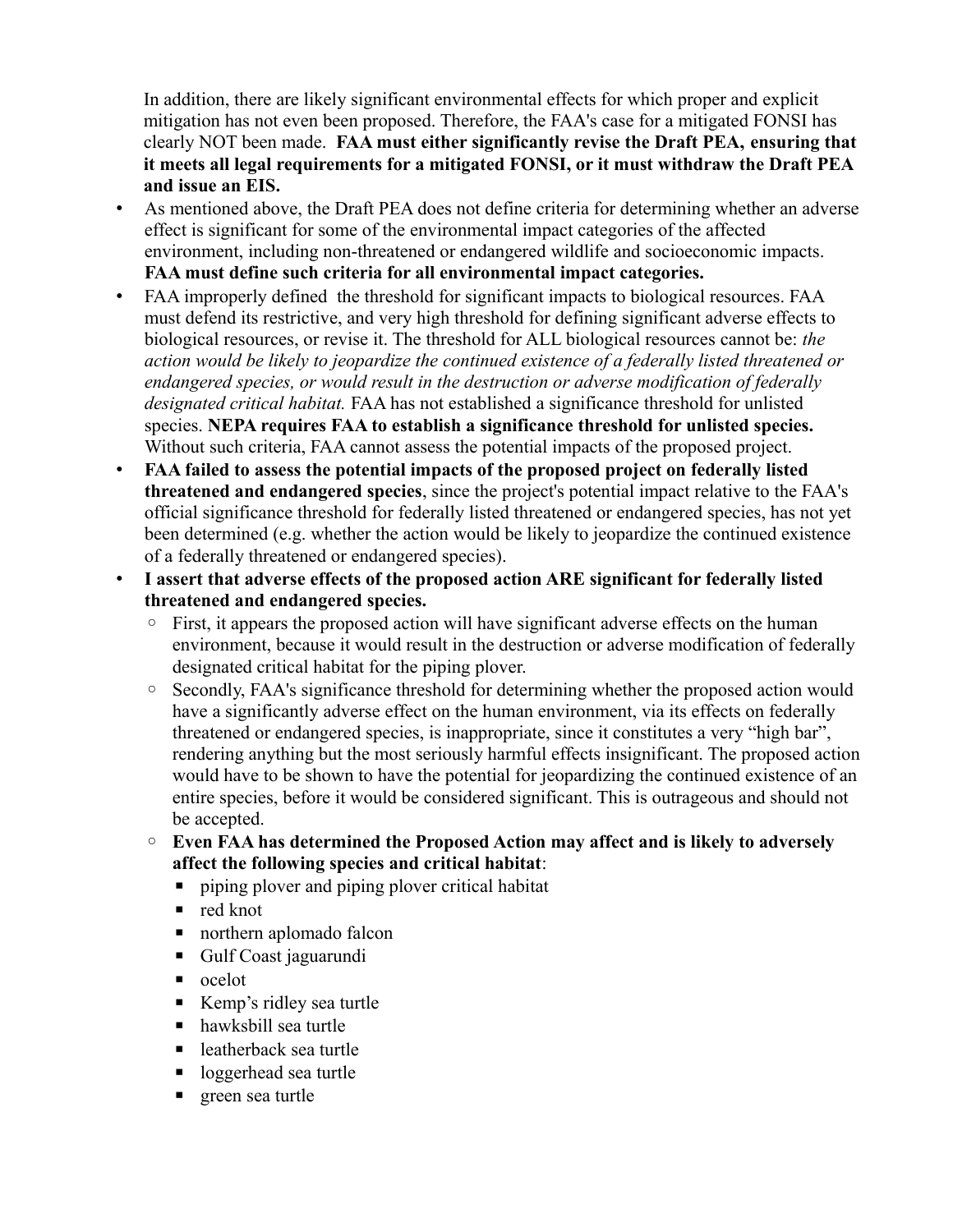- Finally, in spite of the fact that FAA asserts that it has monitoring data to demonstrate that SpaceX's activities at Boca Chica have not had a significant effect on piping plover to date, **another analysis concludes** *there has been a rapid and substantial loss of the population of Piping Plovers at the site (and to the NGP population), and that it may be functioning as a population sink* (Newstead and Hill 2021).
- The Draft PEA appears to have determined that the proposed action's impacts on people from noise are not significantly adverse. FAA did define *criteria for significant adverse effects* of noise on people. However, discussion of these issues in the Draft PEA is highly complex, and certainly not easily understood by most citizens. I conducted a limited, but reasonably focused review of this part of the Draft PEA, and was unable to understand how FAA was able to conclude that the proposed action will have no significantly adverse effects on people from noise. Therefore, **I assert that adverse effects of the proposed action MAY BE significant for noise effects on people.** FAA should carefully review their conclusion, and if it is correctbased on FAA's stated criteria for significance- it should attempt to simplify and clarify for the public, exactly why it believes the proposed action will have no significant adverse effect on people due to noise.
- The Draft PEA should have assessed the aesthetic effects of increased noise and sonic booms on residents and users. Many people value quiet and the sounds of nature, particularly those who are engaging in outdoor recreation. FAA erred in ignoring or discounting this effect on the human environment. Relevant *criteria for significant adverse effects* based on this human value, will be very different than that selected by FAA, based on physical harm. **FAA must assess the risk of the proposed project affecting this value**.
- The Draft PEA does not include a sufficient level of detail about the project or its potential impacts. FAA must provide the public with sufficient detail regarding proposed actions and their impacts.
- FAA's approach to alternatives is not consistent with the intent of NEPA. While FAA's proposed alternative and the no-action alternative only, *may* technically satisfy absolute minimum NEPA requirements for consideration of alternatives, they in no way provide what is intended by the spirit of the act. Alternative locations should be considered. Note that FAA did not properly evaluate alternatives in the 2014 EIS either. Alternative sites were casually dismissed, and environmental criteria were improperly and insufficiently applied to the preferred alternative site (Boca Chica).
- The Draft PEA's descriptions of the Affected Environment fails to adequately describe the unique coastal ecosystems of the Boca Chica, Texas area, which will be impacted by the proposed action. FAA must ensure that the Draft PEA (or preferably Draft EIS), accurately reflects the uniqueness of the coastal ecosystems at Boca Chica, which the proposed action will affect.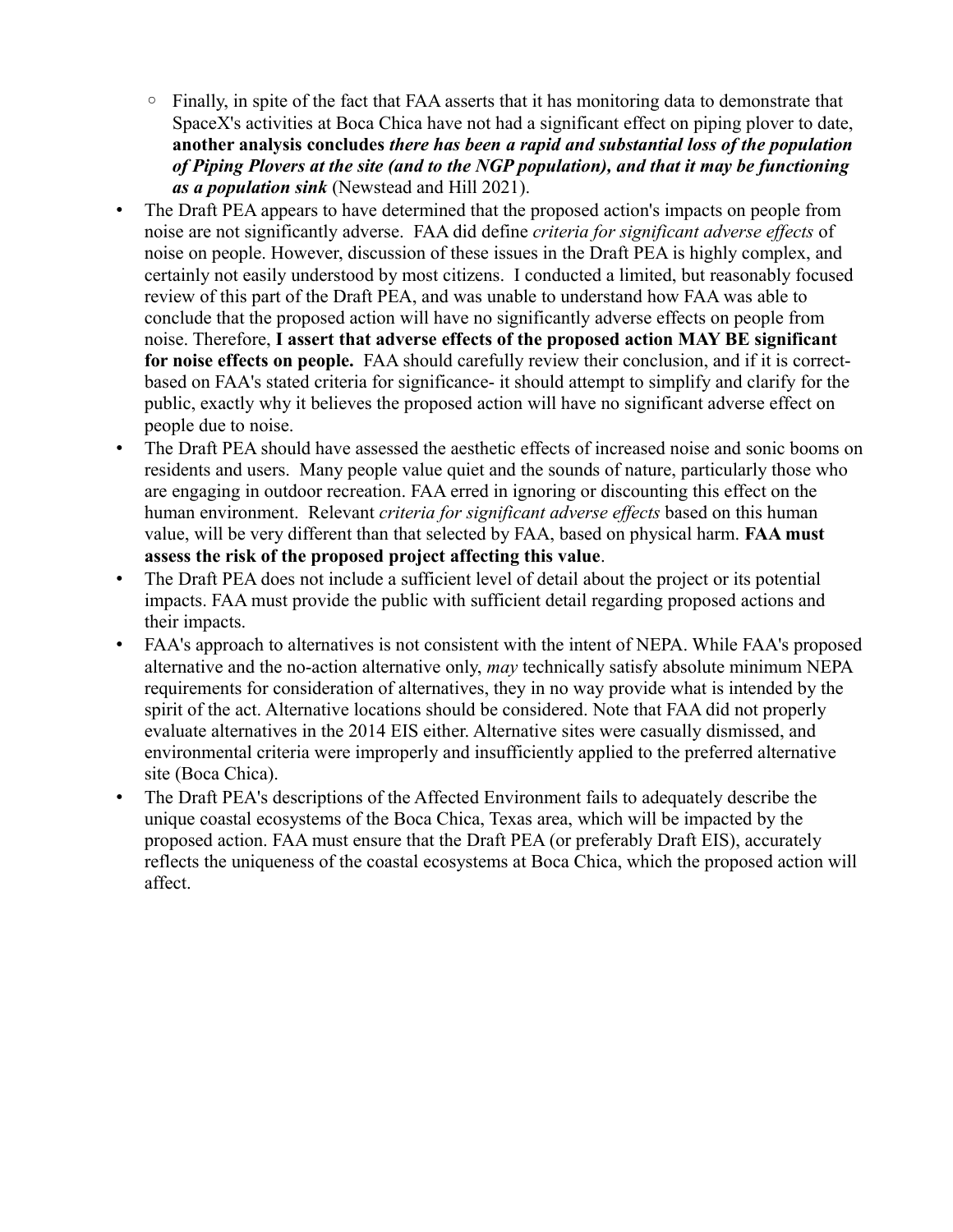- The Draft PEA failed to even consider whether the existing ongoing, and future proposed SpaceX activities- are/were/would be- in compliance with Federal and State law, including the Texas Open Beaches Act, the National Wildlife Refuge System Improvement Act of 1997, and the Coastal Barrier Resources Act. While the Draft PEA did address Section 4(f) of the U.S. Department of Transportation Act of 1966, I do not believe it correctly assessed the proposed action's compliance with it. In addition, I am concerned that SpaceX may not properly comply with Clean Water Act Section 404(b)(1), and 33 CFR Parts 325 and 332 and 40 CFR Part 230 (Compensatory Mitigation for Losses of Aquatic Resources; Final Rule). **FAA must properly review, and disclose, the proposed action's compliance with all relevant laws and regulations, including the Texas Open Beaches Act, the National Wildlife Refuge System Improvement Act of 1997, the Coastal Barrier Resources Act, the U.S. Department of Transportation Act of 1966, Clean Water Act Section 404(b)(1), and 33 CFR Parts 325 and 332 and 40 CFR Part 230 (Compensatory Mitigation for Losses of Aquatic Resources; Final Rule).**
- **The existing and proposed SpaceX activities at Boca Chica are inconsistent with some Goals and Policies of the Texas Coastal Management Program.**
- The Draft PEA failed to address indirect and cumulative environmental impacts, with the possible exception of noise and sonic boom cumulative impacts and indirect economic impacts. Indirect effects and cumulative impacts of the proposed action on aquatic habitats, threatened and endangered species, and on certain aspects of human socioeconomic conditions, were not considered. **FAA must assess potential indirect effects and cumulative impacts on aquatic habitats, threatened and endangered species, and on socioeconomic conditions related to the proposed action, as required by NEPA.**
- Mitigation and Monitoring: The Draft PEA fails to demonstrate an FAA commitment to monitoring and enforcement of mitigation. In many cases, proposed mitigation is not sufficiently clear or detailed so support monitoring or enforcement. **FAA should clarify and provide detailed descriptions of proposed mitigation, provide additional details regarding their proposed monitoring of mitigation, and should specify how it will make all mitigation enforceable.**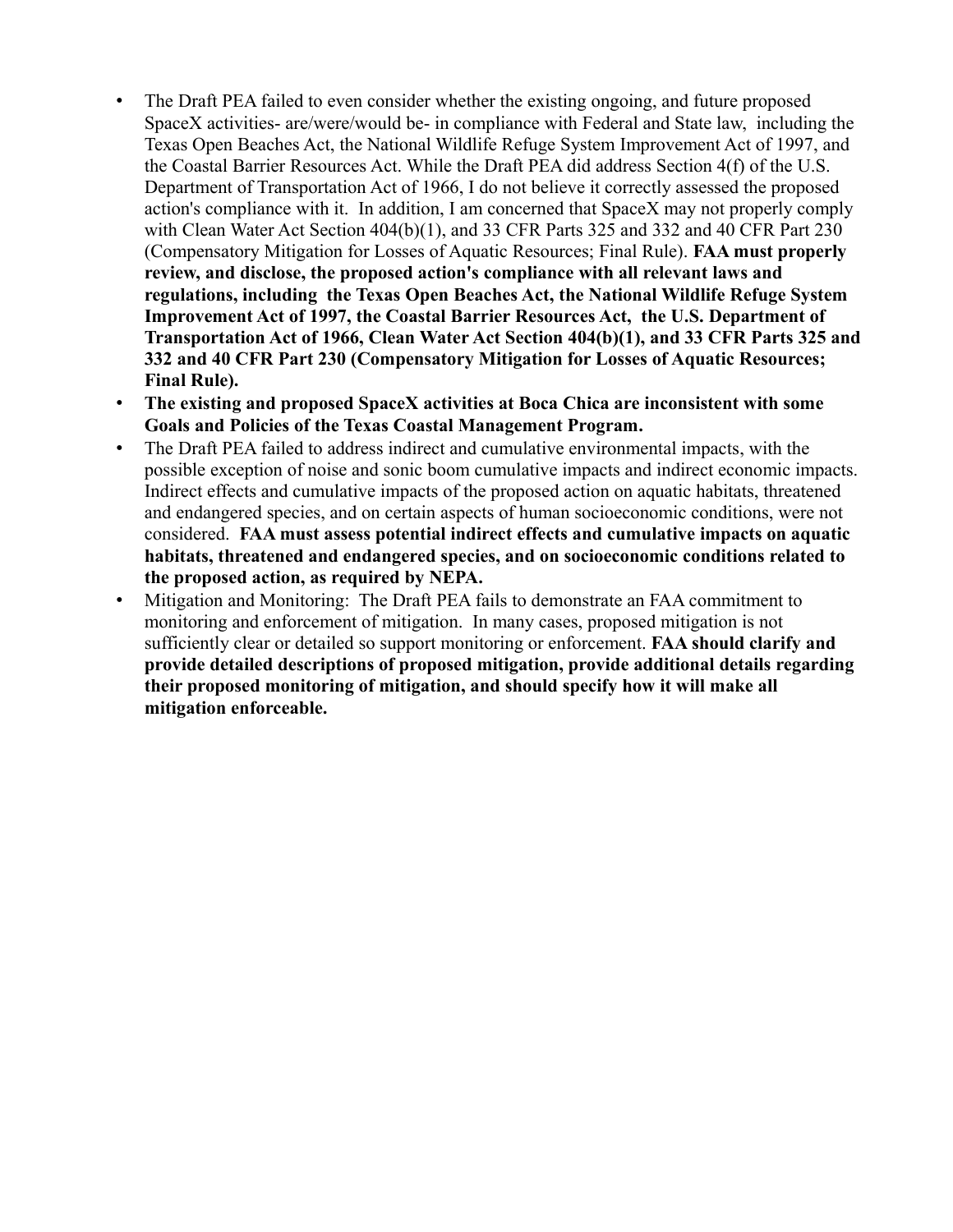## **Specific Comments**

- Significant Effects
	- FAA has incorrectly defined the threshold for significant impacts to biological resources.
		- FAA defined the threshold for significant impacts to biological resources as follows: *A significant impact on biological resources would occur if the USFWS or NMFS determines that the action would be likely to jeopardize the continued existence of a federally listed threatened or endangered species, or would result in the destruction or adverse modification of federally designated critical habitat.*
		- The FAA threshold is incorrect for the following reasons:
			- It only allows for a significant impact on biological resources in the case of federally listed threatened or endangered species. The selected alternative could potentially have a significant impact on other biological resources, but FAAs definition of their threshold for biological effects would not allow them to find a significant impact.
				- FAA should adopt a threshold for significant impacts to biological resources other than federally listed threatened or endangered species.
				- FAA does list some reasonable candidates for official thresholds for significant effects to biological resources other than federally listed threatened or endangered species or their habitat, but they clearly do not commit to them as official FAA criteria for determining significant effects:
					- *Factors to consider when assessing the significance of potential impacts on unlisted species and habitats include whether the action would have the potential for*:
						- *A long-term or permanent loss of unlisted plant or wildlife species, i.e., extirpation of the species from a large project area;*
						- *Adverse impacts to special status species (e.g., state species of concern, species proposed for listing, migratory birds, bald and golden eagles) or their habitats;*
						- *Substantial loss, reduction, degradation, disturbance, or fragmentation of native species' habitats or their populations;*
						- *Adverse impacts on a species' reproductive success rates, natural mortality rates, non-natural mortality (e.g., road kills and hunting), or ability to sustain the minimum population levels required for population maintenance.*
						- Note that these appear to be far less significant biologically than FAA's existing significance criteria for biological resources (actually just applies to federally listed threatened and endangered species and critical habitat). Thus, if these were adopted by FAA as significance criteria for biological resources other than Federally-listed threatened or endangered species, these other biological resources would be better protected by FAA than Federally-listed threatened and endangered species would be under NEPA.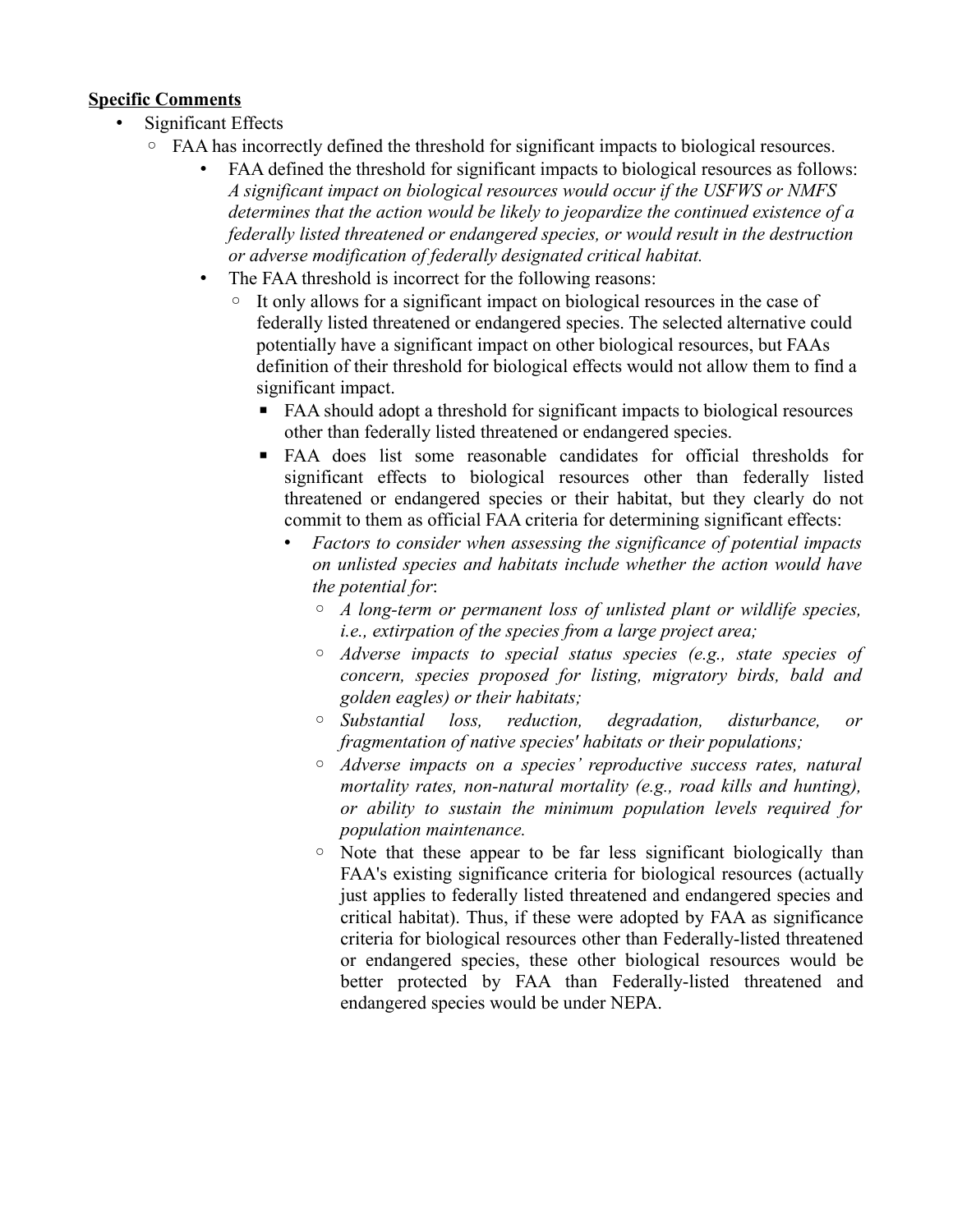- It can be argued that a significant impact as per NEPA, on federally listed threatened or endangered species, could occur without USFWS or NMFS determining that the action would be likely to *jeopardize the continued existence of the species*. *Jeopardizing the continued existence of a species*, is a very high threshold indeed, for determining significant effects under NEPA. I assert that the appropriate threshold for determining significant effects on federally listed threatened and endangered species under NEPA, is significantly less than *jeopardizing the continued existence of the species*. For example, the following may be a more appropriate threshold for determination of significant effects on Federally listed threatened or endangered species or critical habitat than the current FAA criterion:
	- A determination that the Proposed Action may affect and is likely to adversely affect Federally listed threatened or endangered species and critical habitat;
	- Even better criteria could include those that FAA failed to adopt for non-Federally listed threatened or endangered species, but which they acknowledged might be appropriate for use in determining significant effects:
		- *A long-term or permanent loss of unlisted plant or wildlife species, i.e., extirpation of the species from a large project area;*
		- *Adverse impacts to special status species (e.g., state species of concern, species proposed for listing, migratory birds, bald and golden eagles) or their habitats;*
		- *Substantial loss, reduction, degradation, disturbance, or fragmentation of native species' habitats or their populations;*
		- *Adverse impacts on a species' reproductive success rates, natural mortality rates, non-natural mortality (e.g., road kills and hunting), or ability to sustain the minimum population levels required for population maintenance.*
- FAA has not defined a threshold for significant effects to human users/uses of the area affected by the proposed action, nor for significant effects to the Boca Chica Village community.
	- FAA must define thresholds for determination of significant effects of the proposed action on users of Boca Chica Beach, both state parks, and the federal wildlife refuge.
	- FAA must estimate the effects of the proposed project on users, compare the estimate with an appropriate threshold of significance, and make a determination of significance of effects on the human environment.
	- FAA must also define a threshold for determination of significant effects of the proposed action on residents of Boca Chica Village, and on the Boca Chica Village community.
	- FAA must estimate the effects of the proposed project on residents of Boca Chica Village, and on the Boca Chica Village community. Impacts of SpaceX actions to date must also be considered.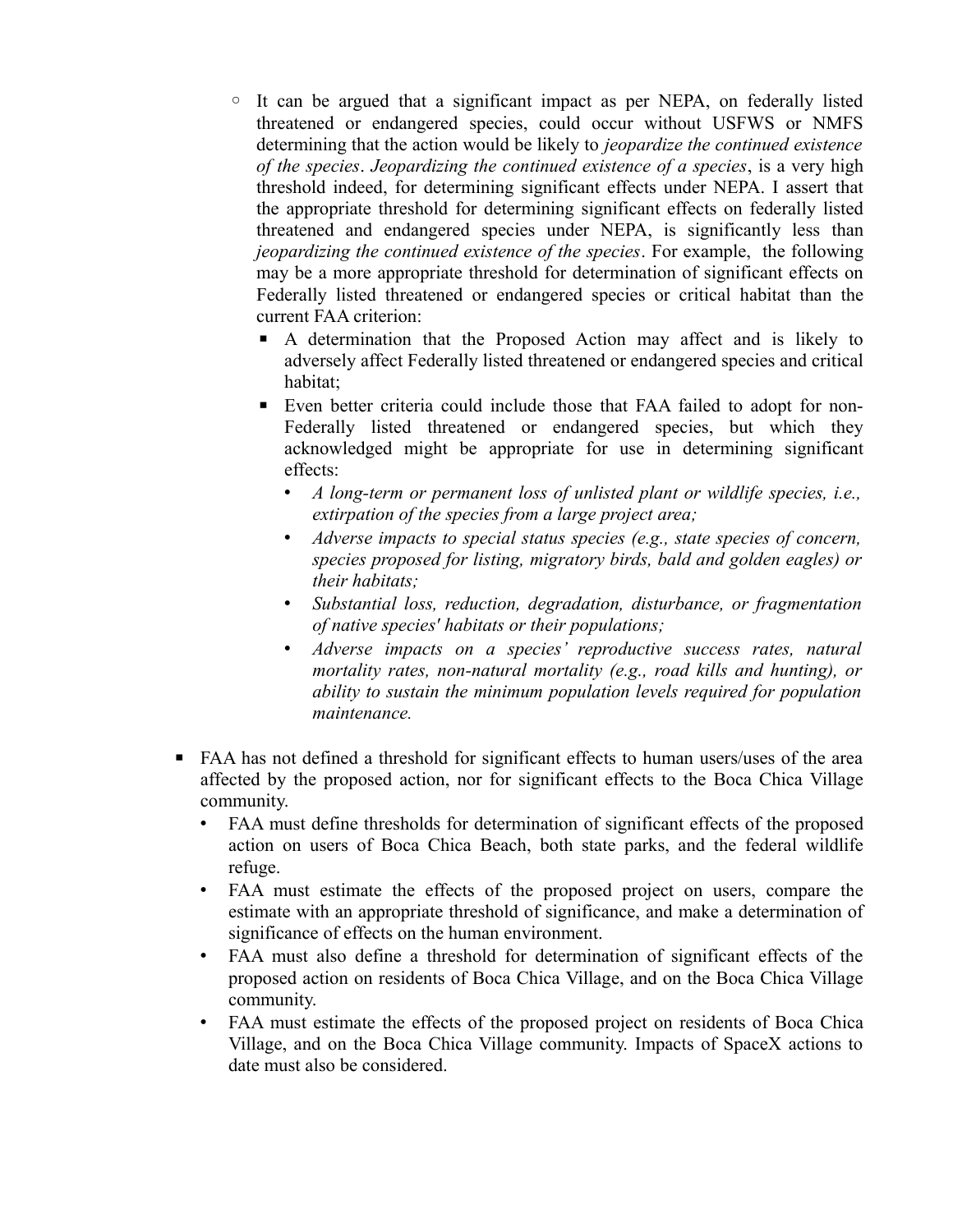- The purpose and need seem to suggest that it is official US policy to colonize Mars. This is used to help justify the need for the proposed project. I question whether it is official US policy to colonize Mars.
	- If it is not, FAA must revise the purpose and need section to remove suggestions that it is US policy to colonize Mars.
	- If this is official US policy, but is based on policies of the previous Executive Branch administration, I strongly recommend that FAA brief the current administration on these policies, and provide the current administration the option of revising such policies.
- The Draft PEA approach to alternatives is not consistent with the intent of NEPA. Only the Preferred Alternative and the No Action Alternative are considered. While FAA's proposed alternative and the no-action alternative only, *may* technically satisfy absolute minimum NEPA requirements for consideration of alternatives, they in no way provide what is intended by the spirit of the act. Alternative locations should be considered. Note that FAA did not properly evaluate alternatives in the 2014 EIS either. Alternative sites were inappropriately dismissed, and environmental criteria were improperly, and insufficiently, applied to the preferred alternative site (Boca Chica). Boca Chica is, and was, an alternative site with very significant environmental impacts, due to threatened and endangered species impacts and socioeconomic impacts, and potentially.
	- While this *might* be technically acceptable if the environmental impacts of the Preferred Alternative were insignificant, they are not (see below). Therefore, in view of my assertion that the environmental impacts of the Preferred Alternative *are* significant, additional alternatives, including alternative sites, should be considered.
- EPA has designated aquatic habitats at the site as Aquatic Resources of National Importance, which brings with it special procedural requirements for Clean Water Act, Section 404 permit review. This would seem to suggest that the impacts of the proposed actions may be more broadly significant under NEPA as well, suggesting in turn that FAA should have prepared an EIS rather than an EA.
- FAA failed to disclose that SpaceX may not properly comply with Clean Water Act Section 404(b)(1) Guidelines. I assert the the U.S. Army Corps of Engineers improperly ignored SpaceX's previous failure to comply with the Guidelines when they applied for their original Clean Water Act Section 404 permit. SpaceX failed to demonstrate adequate consideration of alternatives and adequate consideration of avoidance and minimization of impacts to aquatic habitats, and compensatory mitigation did not fully comply with the Mitigation Rule. SpaceX failed to consider some obvious alternatives that would have avoided and minimized impacts to aquatic habitats. SpaceX also failed to properly justify compensatory mitigation by preservation, as required by the Mitigation Rule. Similarly, SpaceX's recent application for a Clean Water Act Section 404 permit for the proposed activities assessed by this Draft PEA, failed to demonstrate adequate consideration of alternatives and adequate consideration of avoidance and minimization of impacts to aquatic habitats, and compensatory mitigation was not disclosed for public review.
- FAA asserts that *the Proposed Action includes all practicable measures to minimize harm to wetlands that may result from construction.* However, I believe this is erroneous. At a minimum, the wetland impacts from the proposed parking lot on site, could be completely avoided, by locating the parking lot near Boca Chica Village, and providing workers transport to the site via shuttle bus. I assert that such an alternative would be practicable. Similar alternatives are often adopted to avoid and minimize impacts to wetlands in other Clean Water Act Section 404 permitting situations.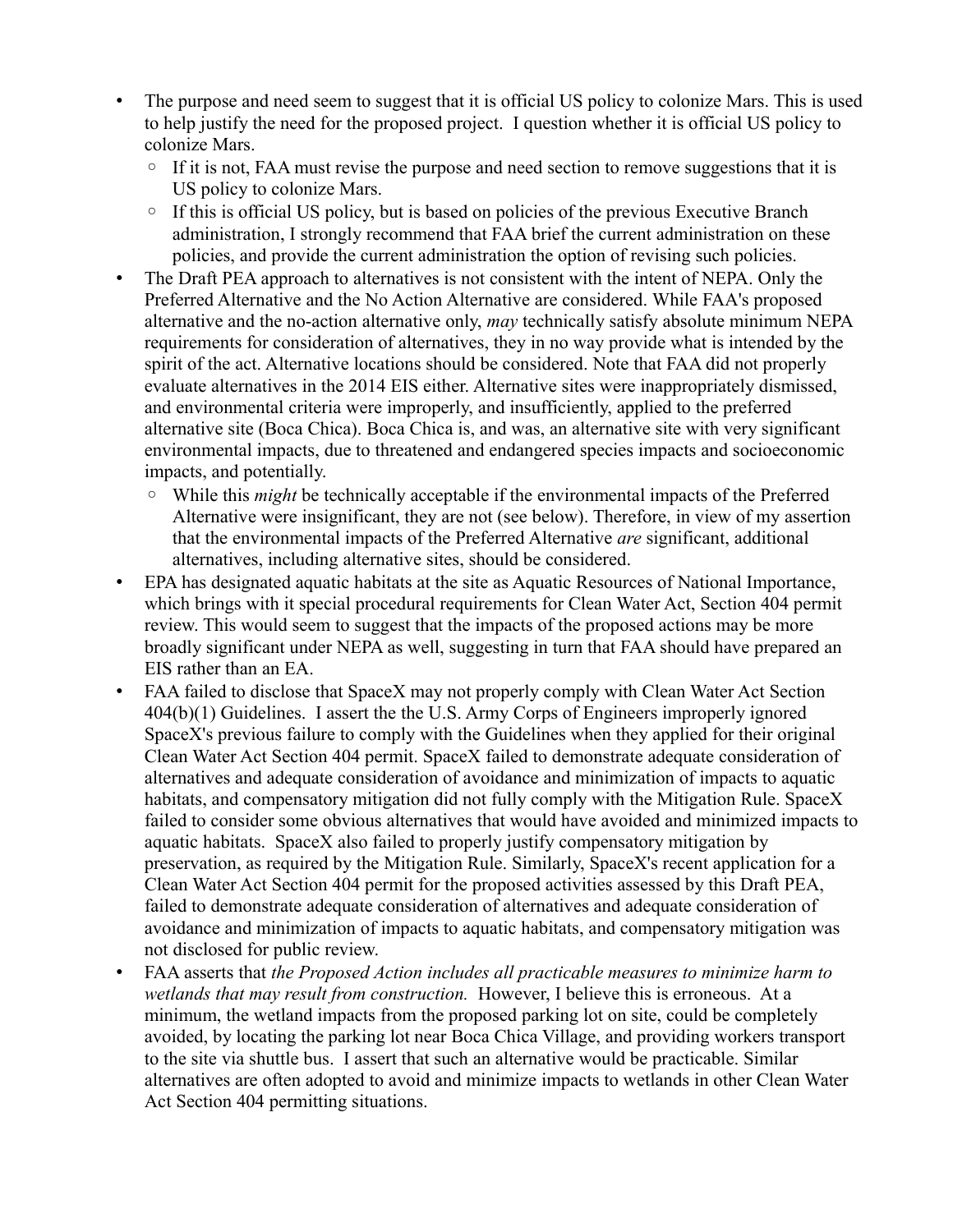- The proposed parking lot could potentially indirectly impact 14 acres of seagrasses that lie within 1 km to the north. Parking lot construction could result in increased sediment loading to Boca Chica Bay/South Bay, potentially resulting in increased light attenuation on the seagrass beds. Seagrasses are highly sensitive to reductions in light availability. Dunton et al (2003) recommended no dredging within 1 km of seagrass beds in Laguna Madre. While parking lot construction adjacent to tidal flats isn't dredging, it could result in sediment-rich runoff to adjacent tidal flats, and potentially to lagoon water during high tides. At a minimum, FAA should technically assess this potential risk.
- The Draft PEA asserts that SpaceX's Clean Water Act Section 404 permit may ultimately include compensatory mitigation for unavoidable impacts to aquatic resources, that may include out of kind mitigation or preservation. While the mitigation rule allows for these types of mitigation under certain circumstances, they require serious justification, something they were not required to do in the original permitting effort. I hope the USACE has learned the requirements of the mitigation rule regarding this, and I hope they properly require SpaceX to comply with these requirements this time.
- The existing authorized project is clearly having greater impacts than were disclosed by FAA in the 2014 EIS, and the proposed expansion and additional activities will clearly have even greater impacts than the currently authorized project does. Some of the ongoing impacts were not properly disclosed in the original EIS. The Draft PEA should disclose this.
- The existing/proposed site of SpaceX activities (Boca Chica) was an improperly selected alternative with significant, unmitigated environmental impacts. The site is situated on a tiny parcel of SpaceX property in the middle of a federal wildlife refuge and two state parks. SpaceX effectively uses this embeddedness of its very small property within large expanses of public property to support its objectives. Furthermore, this area is prime habitat for many threatened or endangered species. FAA would have to look long and hard to find another such environmentally inappropriate site.
- The project would result in violations of the National Wildlife Refuge System Improvement Act of 1997 for use of the refuge, such as it serving as a debris field within the blast danger area and it being used for debris retrieval, which has destroyed refuge habitat in the past and would likely do so in the future.
- The existing and proposed SpaceX activities at Boca Chica appear to violate the Coastal Barrier Resources Act (CBRA). The CBRA requires that Federal agencies not fund activities on Coastal Barrier Resource System (CBRS) lands. It is my understanding that the existing and proposed SpaceX activities at Boca Chica are partly funded with Federal funds. SpaceX activities at Boca Chica occur within the CBRS. In addition, the PEA clearly states that it is the intent of SpaceX to apply for Federal flood insurance for facilities at Boca Chica. Thus, it appears that existing, and future planned SpaceX facilities at Boca Chica, are not compliant with CBRA. FAA should document this in an EIS, and FAA and USFWS should take compliance action against Federal agencies who are funding SpaceX activities in the CBRS. Finally, FEMA should refuse to provide SpaceX with Federal flood insurance for facilities at Boca Chica.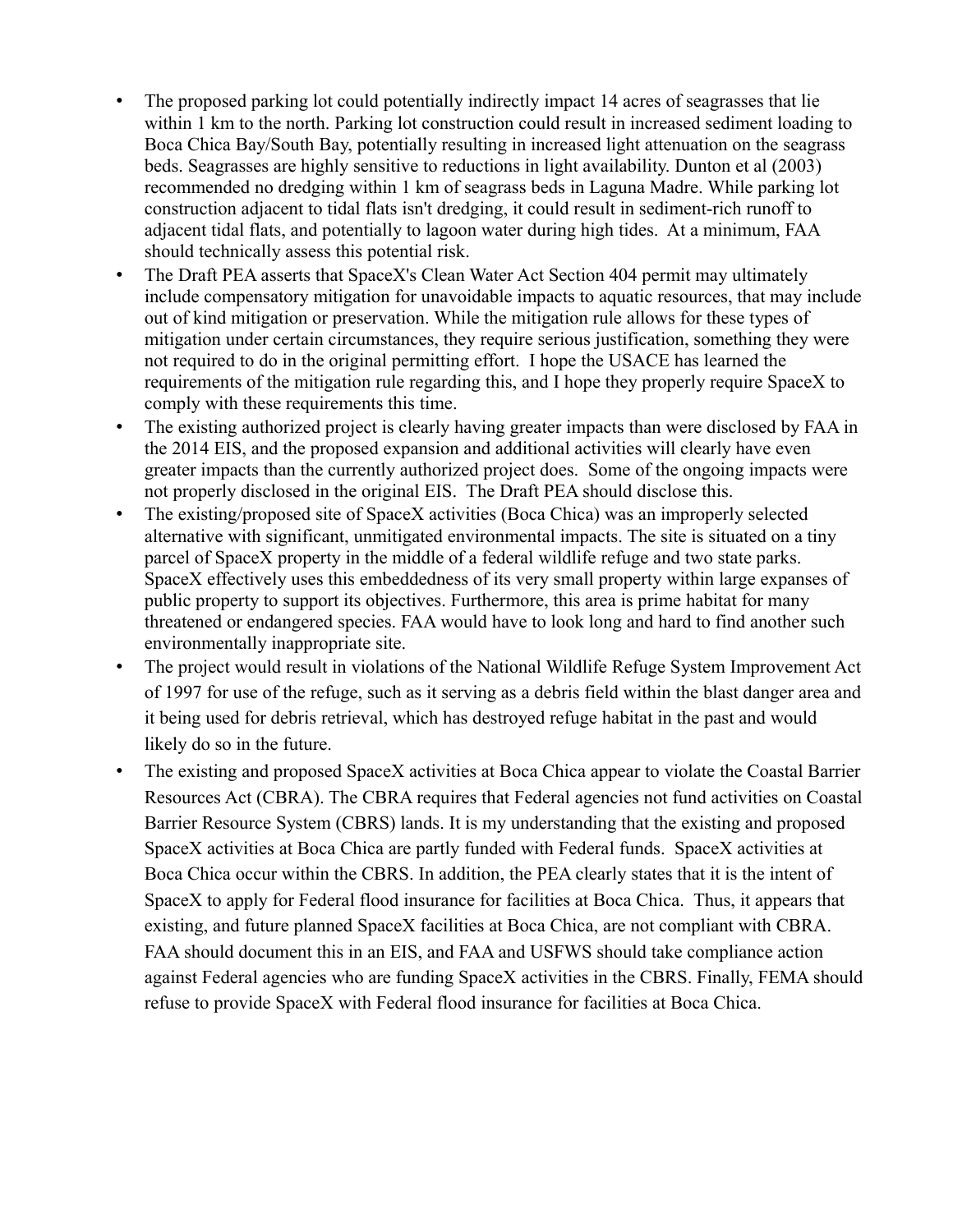- Existing authorized activities have had significant socioeconomic impacts on the users of Boca Chica State Park, including surfers, fishermen, beach-goers, swimmers, etc. Existing authorized activities have also impacted property owners and residents of Boca Chica Village, who have had their community invaded and taken over by SpaceX. Proposed additional actions will only make these worse. The impacts of SpaceX on the community of Boca Chica Village, may be one of the worst examples of negative socioeconomic impacts of a proposed Federal action on a small community.
- Part of the existing facility lies within Coastal Barrier Resources System Unit T12. Therefore, if this existing project includes any Federal funding, it would seem to violate the Coastal Barrier Resources Act (CBRA). Similarly, if any Federal funding is involved in the current proposed expansion, it too would seem to violate the CBRA. Finally, FAA's statement that SpaceX intends to use the site to meet what it claims are official US space program goals, suggests that SpaceX intends to use the site to accomplish US government funded missions, which would appear to violate the CBRA.
- Even more egregiously, The Draft PEA explicitly states that it is SpaceX's intent to participate in FEMA's National Flood Insurance Program (NFIP) (3.9.4.4 Floodplains; p. 98; 1<sup>st</sup> complete paragraph; 2nd sentence). Note that, *in particular*, the CBRA is intended to restrict the ability to obtain National Flood Insurance in CBRS units. The Draft PEA must be revised to reflect this, and FAA must acknowledge that it is unacceptable for SpaceX to pursue Federal flood insurance for portions of the project that are on, or would be on, CBRS units.
- Regarding the following assertions:
	- *The design engineer will certify that the design elevation will withstand the depth and velocity of 100-year flood events (hydrostatic and hydrodynamic loads), any potential increase in wind load, or any other relevant load factors. Compliance with the NFIP as well as county regulations would ensure that the construction will have no significant impacts on floodplain storage and base flood elevations.*
		- $\blacksquare$  The close proximity to the Gulf of Mexico shoreline and the extremely low topography surrounding the site, suggest that up to 9 ft of fill may be required to elevate construction sites above potential storm surge elevations. While this can be done, the resulting side slopes of the isolated, elevated sites, would be highly vulnerable to erosion due to storm surge related flow and waves.
- FAA grudgingly acknowledges the potential for "anomalies", otherwise known as rocket explosions. However, rather than being just a possibility, such events are virtually guaranteed, since they have occurred multiple times already. So, the first problem with this is that FAA does not adequately acknowledge and disclose the high probability of such events. Secondly, FAA acknowledges some potential environmental impacts as a result of these, or from their cleanup. However, this acknowledgment too is tepid. The EA should include estimates of such impacts, and a commitment to mitigate for them. The disturbing discomfort that arises from the audacity of FAA and SpaceX to assume they have the authority to explode rockets over Federal and State wildlife refuges containing multiple threatened and endangered species, with impunity, should be pointed out.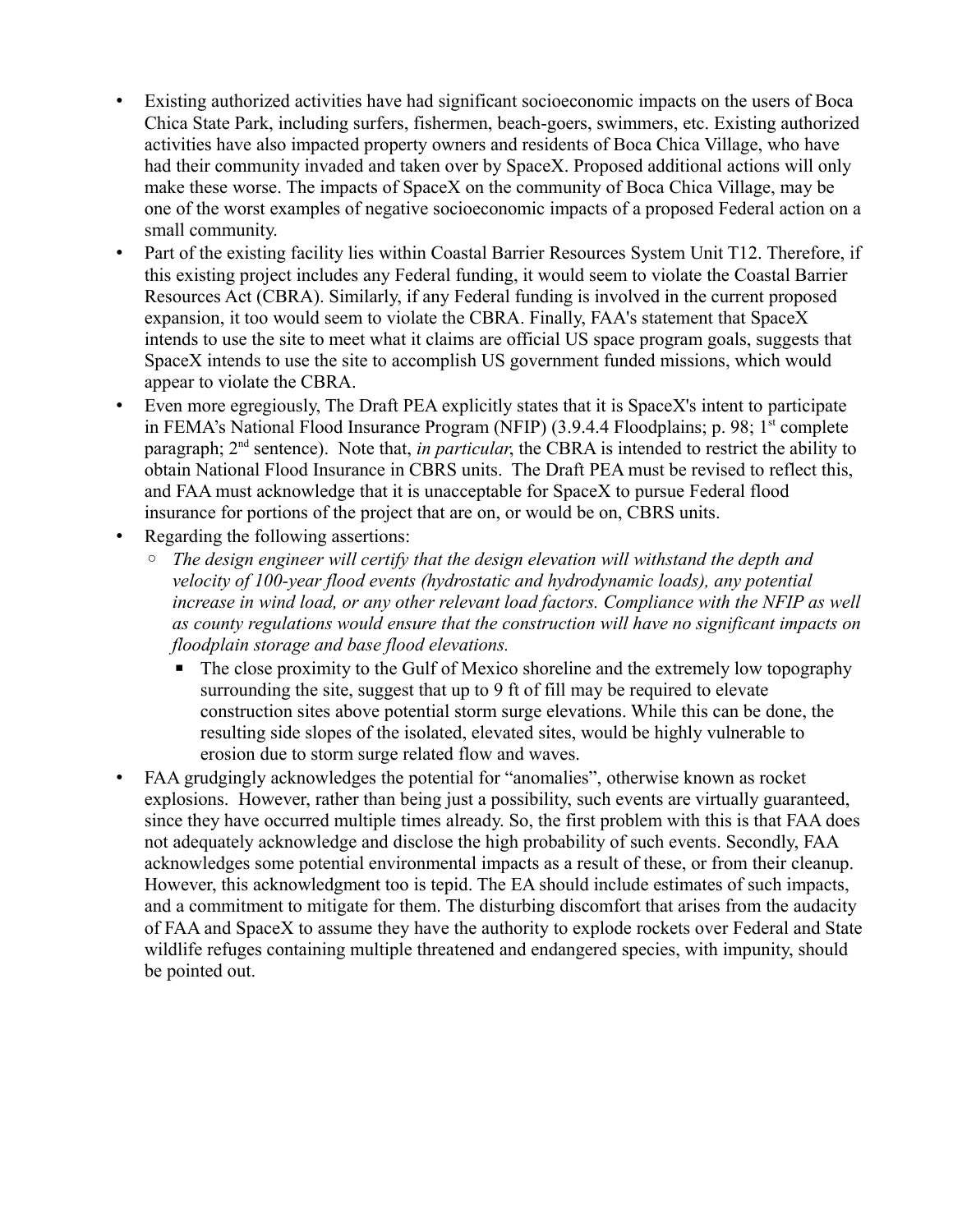- Regarding the following statement: *In conjunction with final design and CWA permitting, SpaceX would submit a Notice of Intent to TCEQ for application of the general permit authorization for point source discharges of stormwater associated with industrial activity to surface water in the state. SpaceX would develop a SWPPP that would adhere to the permit effluent limitations and requirements applicable to the industrial activities.*
	- This simply says: Trust us. We will get the permit and everything will be ok. Such an approach renders NEPA assessment useless. If all an applicant has to do is say they will take care of everything, what's the point?
	- A better approach for this issue, would be for the document to disclose what the stormwater pollutant load might be in the absence of any specific measures to reduce it, and then what that load might be with specific measures to reduce that load.
- The DEA commits to retention ponds, if required. So, does that mean there may be additional impacts to aquatic resources from retention pond construction?
- The DEA states that SpaceX would "*develop appropriate sampling protocols and water quality criteria in coordination with the TCEQ in accordance with Texas Surface Water Quality"*. That is not how it works. Water quality criteria are part of the water quality standards, which are developed by TCEQ and approved by EPA. SpaceX has no role in this process. In addition, the only "sampling protocols SpaceX might be involved with, is required discharge monitoring under any permit. Again, this would be a permit condition mandated by TCEQ. SpaceX would not be involved in developing these requirements. They would be told what they must do. All this is very telling, reflecting how FAA, or most likely, SpaceX, does not understand the NPDES permitting program they are subject to, and apparently taking the same American oligarch attitude they seem to have taken regarding everything else they are doing at Boca Chica. It is unacceptable.
- 3.10.3.3 Protected Species and Critical Habitat; Terrestrial: This section doesn't make sense. It isn't really about terrestrial protected species. Rather, it is about all protected species. Finally, it includes statements that seem to exaggerate the potential for some of these species to occur here. It is outrageous that it does not even mention the ocelot or jaguarundi.
- Marine: It is not at all clear what any of this has to do with this DEA or these proposed actions at this site.
- In general, this section of the DEA is completely dismissive of any potential impacts on protected species, and barely mentions the highly significant endangered species- ocelot and jaguarundi. The treatment of this seems completely unacceptable.
- Essential Fish Habitat (p 115): The DEA fails to acknowledge that there is EFH just north of the proposed parking lot. I have already mentioned that there is a risk that construction of this parking lot may impact seagrasses to the north due to decreased light availability due to sediment loading/turbidity. These seagrasses are EFH.
- 3.10.4.3 Protected Species and Habitat; Terrestrial Species: The DEA states the following: The *FAA has determined the Proposed Action may affect and is likely to adversely affect the following species and critical habitat: piping plover and piping plover critical habitat, red knot, northern aplomado falcon, Gulf Coast jaguarundi, ocelot, Kemp's ridley sea turtle, hawksbill sea turtle, leatherback sea turtle, loggerhead sea turtle, and green sea turtle.*
	- How is this not a significant environmental impact then? If it is, then an EIS should be prepared.